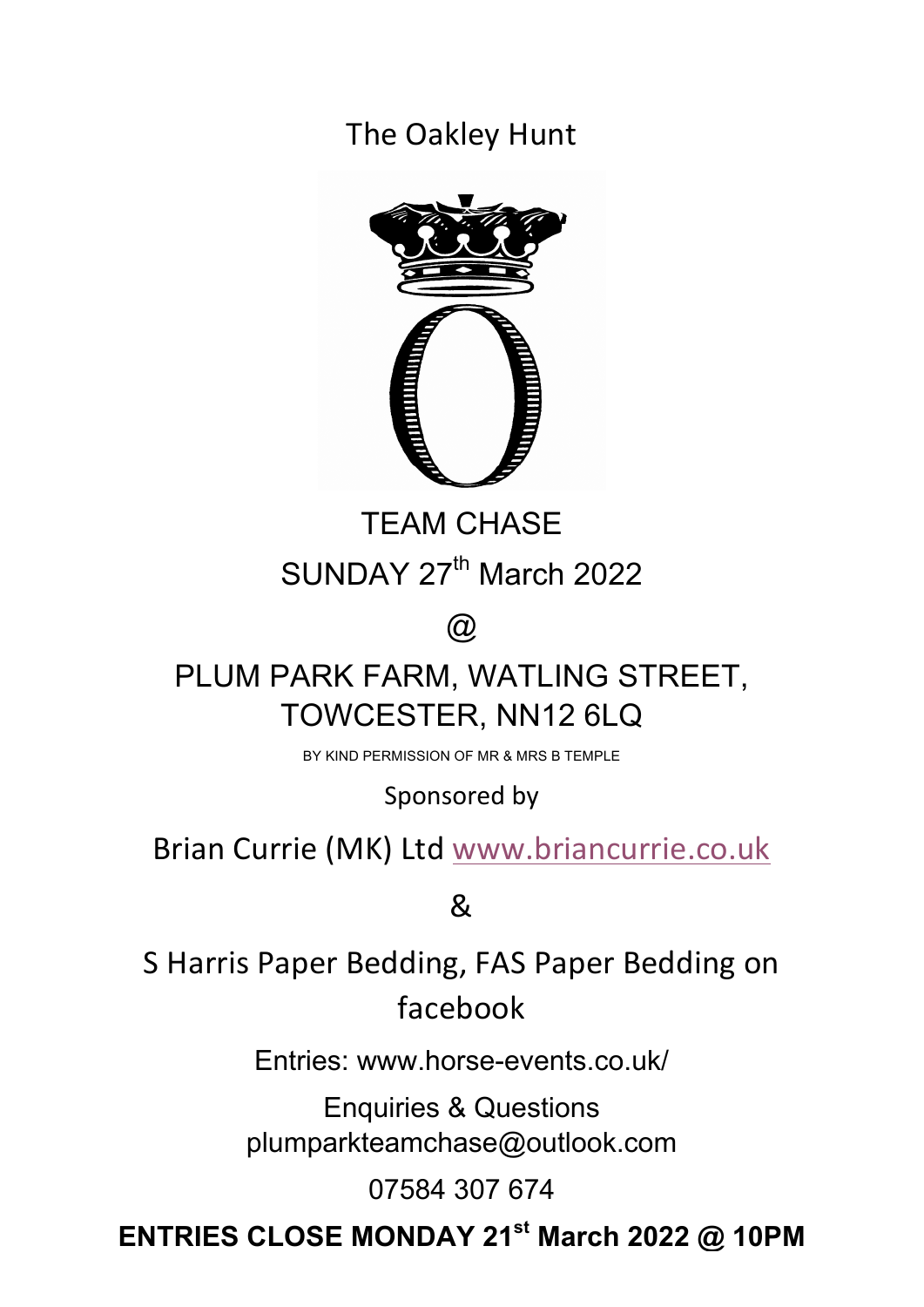## **Rosettes for all classes are kindly Sponsored by www.thewoodlandwedding.com**

#### **Class 1: Novice Pairs**

Over the Novice Team Chase course – fences up to approximately 90cm. The winner will be the pair with the least number of penalty points closest to the bogey time, which will be set at a fair hunting pace. 10 penalty points will be awarded for each refusal or run out. **Entry fee £60** Prizes:  $1^{st}$  £60  $2^{nd}$  £40;  $3^{rd}$  £20. Rosettes to  $6^{th}$  place.

## **Class 2: Novice Team Chase – Optimum Time**

Maximum height of fences approximately 90cm. For teams of 3 or 4, the time of the 3<sup>rd</sup> member to complete to count. The winner will be the team closest to the bogey time, which will be set at a fair hunting pace. **Entry fee: £120** Prizes:  $1^{st}$  £120;  $2^{nd}$  £60:  $3^{rd}$  £40 Rosettes to 6<sup>th</sup> place.

#### **Class 3 Novice Team Chase** – **Speed**

Maximum height of fences approximately 90cm. For teams of 3 or 4, the time of the 3<sup>rd</sup> member to complete to count. The winner will be the team achieving the fastest time. **Entry fee: £120** Prizes:  $1^{st}$  £120;  $2^{nd}$  £60:  $3^{rd}$  £40 Rosettes to 6<sup>th</sup> place

#### **Class 4: Intermediate Team Chase- Speed**

Maximum height of fences approximately 120cm. For teams of 3 or 4, the time of the  $3<sup>rd</sup>$  member to complete to count. The winner will be the team achieving the fastest time. **Entry fee: £130.00** Prizes:  $1^{st}$  £150;  $2^{nd}$  £90:  $3^{rd}$  £50 Rosettes to 6<sup>th</sup> place

#### **Class 5: Intermediate Team Chase- Optimum Time**

Maximum height of fences approximately 120cm. For teams of 3 or 4, the time of the 3<sup>rd</sup> member to complete to count. The winner will be the team closest to the bogey time, which will be set at a fair hunting pace. **Entry fee: £130.00** Prizes:  $1^{st}$  £150;  $2^{nd}$  £90:  $3^{rd}$  £50 Rosettes to  $6^{th}$  place

# £5 Per Pair, £10 Per Team Medic Fee

**Secretary:** Mr Jamie Temple –Mobile: 07584307674. Email: plumparkteamchase@outlook.com

# **Start Time**s: Start times will be available **from 4.00pm on Friday 25th March via www.horse-events.co.uk**

**Course Walking:** The course will be open to inspection **from 2.00 pm on Saturday 26th March**

#### **NB: ADDITIONAL INFORMATION**

- Competitors will be required to print their own numbers.
- Competitors may exercise their horses ONLY in the area provided
- Any horse eliminated or retiring must leave the course at a WALK
- There will be a Licensed bar and food  $&$  Trade stands on site
- Dogs must be kept on a lead at ALL times no exceptions
- Children should remain under the care and be under the responsibility of their parents at ALL times
- Watch out for horses at ALL times
- Veterinary surgeons, Farrier and a Horse Ambulance will be on site during the competition. Competitors will be required to pay for any services received.
- FREE ENTRY for cars/lorries/etc

------------------------------------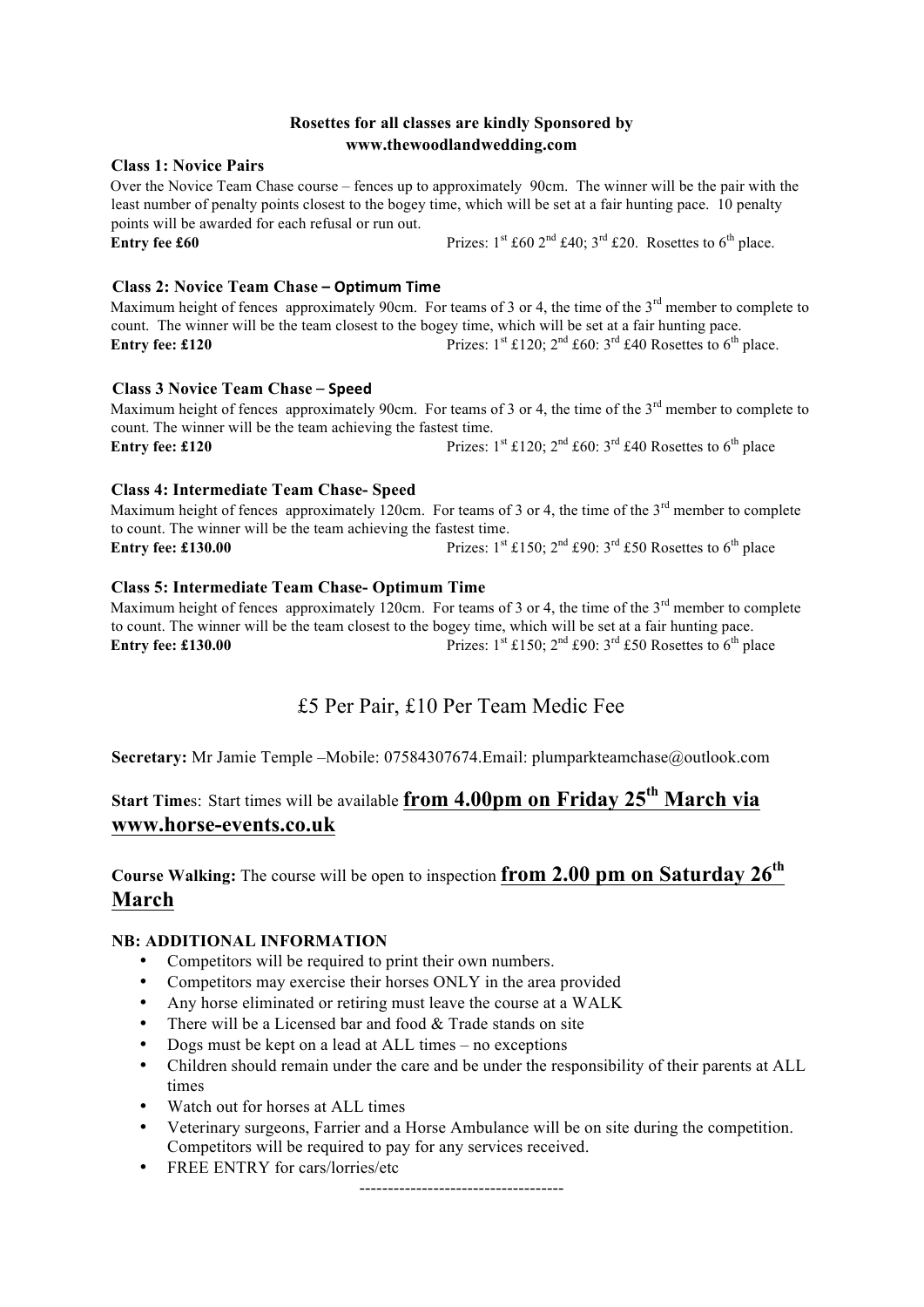**This Hunter Trial & Team Chase are held under the auspices of the MFHA Governing Body and in accordance with MFHA (17th October 2016) Team Chasing Rules**. **The making of an entry constitutes acceptance of those rules. Full rules at:** www.teamchasing.co.uk

## **NB: TEAM CAPTAINS MUST ENSURE THAT ALL TEAM MEMBERS HAVE READ A COPY OF THESE RULES**

**DISCLAIMER OF LIABILITY: The Organiser does not accept liability in respect of any accident, illness or disease caused to or suffered by any horse, owner, rider, groom, spectator, sponsor or any other persons or property present at the site of the Event and their property and accoutrements. All cars, horseboxes and trailers are parked at owners risk. Cars to be parked in the designated areas.**

**HEALTH & SAFETY STATEMENT: The Organiser of this event has taken reasonable precautions to ensure the health and safety of every person present. For these measures to be effective, everyone must take reasonable precautions to avoid and prevent accidents occurring and must obey the instructions of the Organiser, officials and stewards.**

**The Organiser advises that, due to uneven and, in parts, irregular terrain at this event, it may be difficult at times for spectators to move around freely and easily, as a result of which it may not be suitable for these spectators who suffer from certain medical conditions. All the spectators enter the event at their own risk and are advised to wear suitable footwear. The Organiser shall not incur any liability, except as required by law, in respect of any injury or damage to any spectators howsoever sustained. Please take especial care to ensure the safety of children.**

**For safety reasons no motorised vehicles including ATVs are permitted on the course other than officials and their vehicles. Visitors with mobility restrictions who would otherwise use motorised vehicles should contact the secretary's office for information and assistance.**

**In all classes competitors must wear a crash helmet which meets one of the following standards: British A11 PAS015, BSEN1384 or European EN1384 provided they are BSI Kitemarked or SEI. All competitors must also wear a British Equestrian Trade Association (BETA) approved and appropriately labelled Level 3 (purple label) body protector manufactured in the year 2009 or after. A body protector of this nature is also required when competitors are wearing air jackets of any make.**

# **GENERAL RULES and CONDITIONS OF ENTRY**

1. MFHA (17<sup>th</sup> October 2016) TEAM CHASE RULES APPLY for ALL Classes. These may be viewed on www.teamchasing.co.uk and in the Secretaries tent on the day. Some of these rules are mentioned below.

2. HORSES may not compete twice in a class. Horses may not run in two Team Chase Classes.

3. For TEAM CHASE CLASSES (2, 3, 4 & 5) each TEAM is to consist of a maximum of FOUR HORSES AND RIDERS and at least three must complete the course to finish. Team members are started together. First horse starts the clock and the time of the third horse to finish, will be the finishing time for the team. In the event of a tie the fourth horse to finish will decide.

4. In class 2 & 5, the closer to the Optimum Time (OT), the less time faults incurred wins. The OT is calculated from the speed declared, over the course for each Class. A slower time away from the OT will be placed higher than a faster time away from the OT.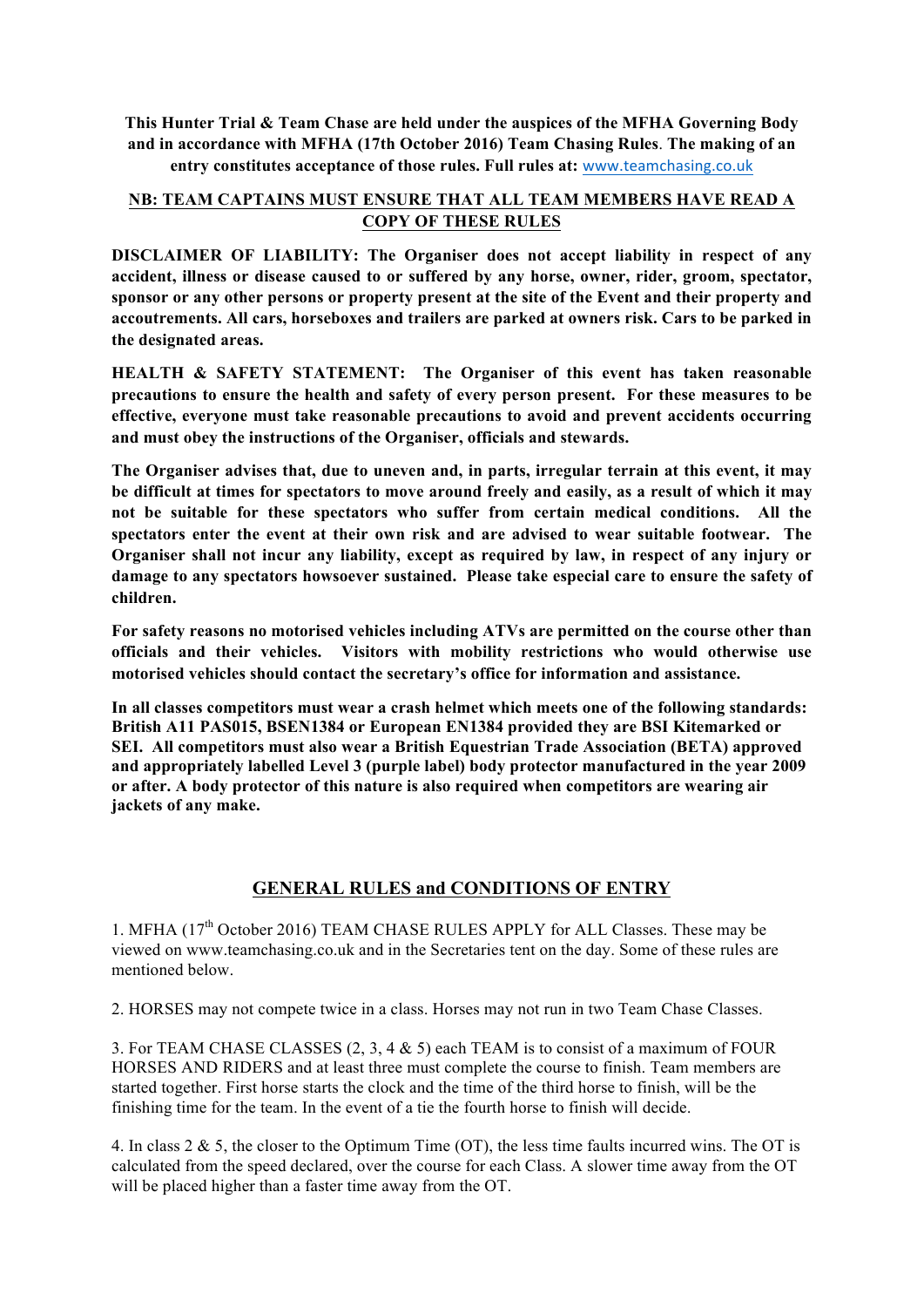5. COURSE LENGTHS and NUMBER OF FENCES, stated in the schedule, are approximate. FENCE HEIGHTS refer to the maximum height of fixed rails. Hedges may be higher.

6. In ALL CLASSES competitors must JUMP every fence on their course only, in order, and pass between all designated flags.

7. PENALTIES in TEAM CHASE CLASSES (2,3,4 &5) will be scored as follows: REFUSALS will not be penalised, but a competitor who has more than three refusals at any one fence, or five in total, will be eliminated and must leave the course. The team will be disqualified for abuse of this rule by any individual member. A single FALL OF ANY RIDER will not be penalised. Three horses must be within the PEN at one time or a 20 second time PENALTY will be awarded.

8. When a HORSE FALLS during any class, it is immediately eliminated and may not continue on the course. A horse is considered to have fallen when at the same time its shoulder and hind quarters have touched either the ground or the obstacle and the ground, or when it is trapped in a fence in such a way that it is unable to proceed without assistance or is liable to injure itself. This does not prevent horses which stumble or refuse, thus unseating the rider, from being re-mounted to continue.

9. In all classes, after TWO FALLS BY A RIDER, which are not horse falls, the competitor is immediately eliminated and must retire.

10. Any horse ELIMINATED or RETIRING must leave the course at a walk. If a competitor falls behind and is caught by the team following on course they will be asked to retire and leave the course immediately

10. Team members, officials, or attendants are permitted in any class to retrieve and return a loose horse to its rider; they may ASSIST a rider to RE-MOUNT at his request, as long as it is safe to do so and no injury has been sustained.

11. Each Team will be given a STARTING TIME. Any team missing its correct time may be fitted in at the end of the Class, if possible but this is not guaranteed.

12. Team Captains must declare any changes to their teams at least 30 minutes prior to their appointed starting time and register any change of horse or rider. Each Team / Competitor must report to the COLLECTING RING Steward 10 minutes before their actual starting time.

13. All competitors will be asked to print of their own numbers on an A4 piece of paper and make sure they can be displayed clearly and seen easily by our fence stewards. It would be preferential to have numbers in official number display bibs so the integrity if number is not compromised during a round.

14. Competitors may exercise their horses beforehand only in the area provided, which includes a PRACTICE jump.

15. All competitors must wear HEADGEAR and a BACK PROTECTOR to current British Safety Standards (see MFHA rule 7.) Team Chase competitors must report to the Secretary, with their helmets if they have not previously received a Hat Tag. Anyone mounted must wear a safety helmet. A charge of £2 for all new hat tags will be payable on the day. Hunting, cross country or team dress to be worn.

16. The ORGANISERS RESERVE THE RIGHTS to: Withhold or amend any prize or cancel any class because of insufficient entries; Alter the advertised times; Refuse any entry with or without stating reasons; Alter the course or leave out any obstacle before or during the competition; Split a class if there is significant change in course; Eliminate any competitor not adhering to the rules; Eliminate any horse they consider to be exhausted; Eliminate any competitor for excessive use of the whip.